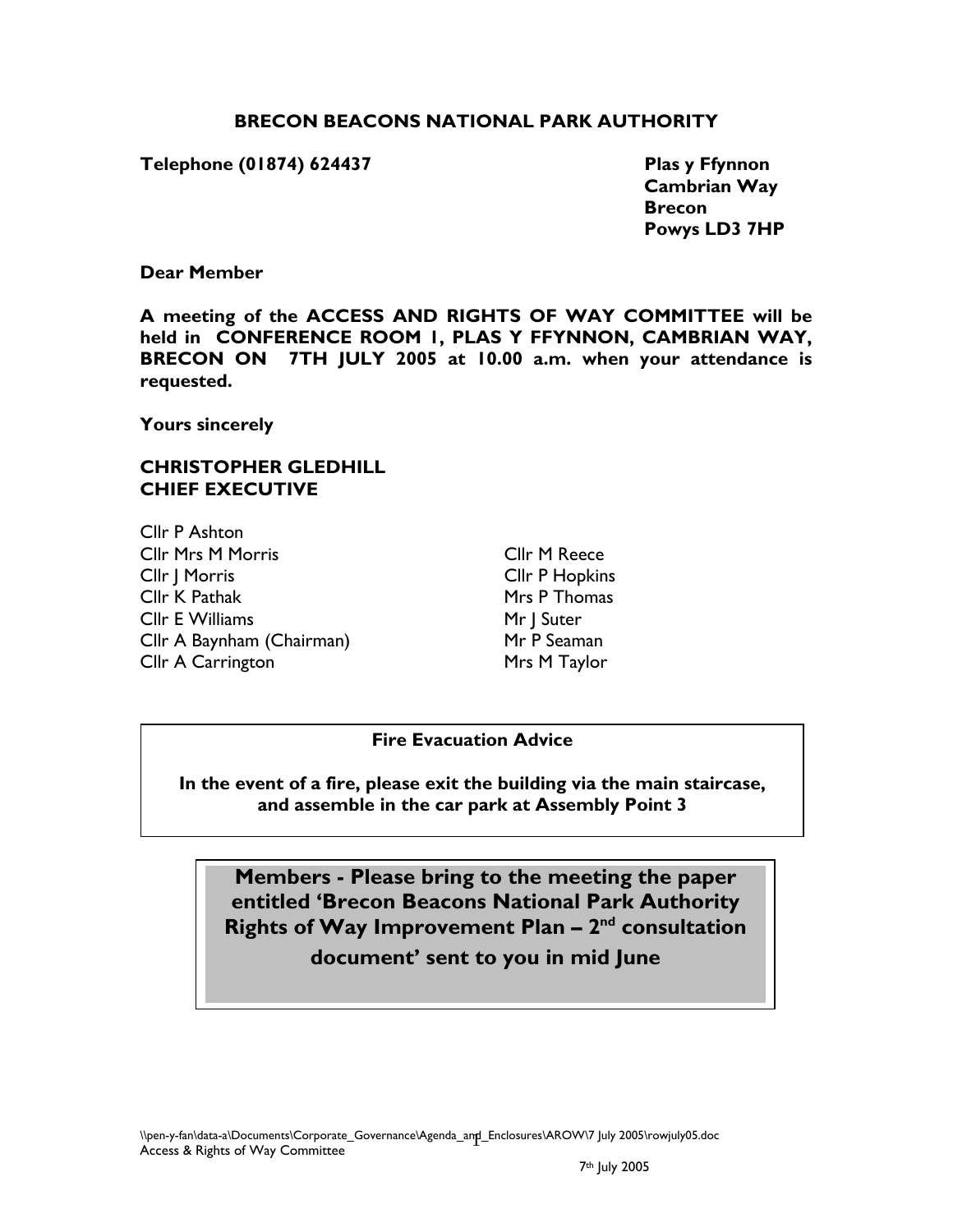## **AGENDA**

### **1.0 MINUTES**

- 1.1 To receive the minutes of the committee meeting held on 7th June 2005 and to authorise the Chairman to sign them as a correct record. (**Annex 1**)
- 1.2 To receive the minutes of the following meetings of the Local Access Forums:

| Eastern Area Local Access Forum 02/02/05 (Annex 2) | <b>Richard Ball</b> |
|----------------------------------------------------|---------------------|
| Central Area Local Access Forum 09/02/05 (Annex 3) | <b>Richard Ball</b> |
| Western Area Local Access Forum 17/02/05 (Annex 4) | <b>Richard Ball</b> |

### *Recommendation: That the minutes of the Local Access Forums be noted*.

## **2.0 CORRESPONDENCE**

To receive and consider the attached schedule of correspondence and make any recommendations thereon. (Below).

## **3.0 MEMBERS DECLARATION OF INTEREST**

 To receive any declarations of interests from members regarding items to be considered on the agenda (Members' attention is drawn to the Declaration of Interests sheet circulated with the Attendance Sheet at the meeting, and the need to record their interests in writing).

## **4.0 PUBLIC SPEAKING**

To give opportunity for members of the public to address the Committee in accordance with the Authority's Public Speaking Scheme.

### **5.0 DECISIONS RELATING TO THE DEFINITIVE MAP : CREATION, DIVERSION AND EXTINGUISHMENT ORDERS – HIGHWAYS ACT 1980**

**5.1 Application for a Public Path Diversion Order, Public Footpaths Nos. 30 and 31 in the Community of Llanddeusant (Annex 5)** 

**Eifion Jones** 

File reference: PAR804/203/D/30&31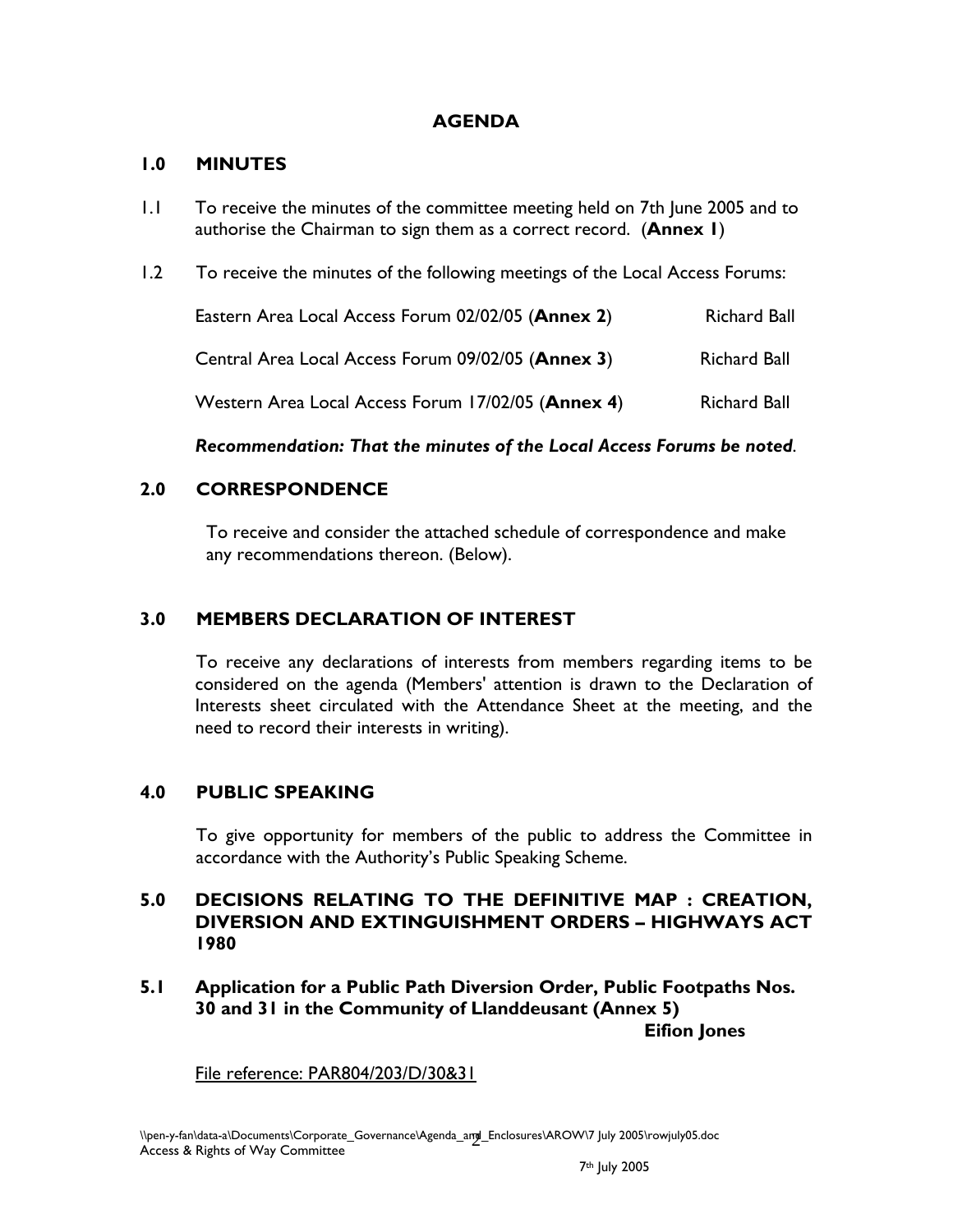Applicant: Ms Spackman, Crincae, Llanddeusant, Llangadog Location: Crincae, Llanddeusant Grid Ref: SN780248 Map No: SN72SE Community: Llanddeusant

Summary of Definitive Route: Footpath No. 30 - From a point to the west of Crincae from its junction with a county road and proceeding in an east south easterly direction across enclosure no. 8581 and into the curtilage of Crincae. It then crosses the garden in enclosure no. 0081 and follows the northern edge of enclosure no. 0077, parallel to a stream to the junction with footpath no. 29. Total length approximately 500 metres.

Footpath No. 31 - From a point in the curtilage of Crincae and proceeding in a north easterly direction across a stream and into enclosure no. 0092. Total length approximately 65 metres.

Summary of Proposed Route: Footpath No. 30 - From a point to the west of Crincae from its junction with a county road and proceeding in a southerly then east north easterly direction along the northern edge of enclosure no. 8581 and turning to a south south easterly direction and passing to the south west of Crincae. It then follows a track to the junction with footpath no. 29. Total length approximately 385 metres.

Footpath No. 31 - From a point to the north east of Crincae in enclosure no. 0092 and proceeding in a westerly direction to the junction with the diverted route of footpath no. 30 in enclosure no. 0492. Total length approximately 130 metres.

Consultation Responses

| <b>Carmarthenshire County Council</b> |                | no reply                          |
|---------------------------------------|----------------|-----------------------------------|
| <b>Llanddeusant Community Council</b> | $\blacksquare$ | no objection                      |
| <b>County Councillor</b>              |                | no reply                          |
| <b>Countryside Council for Wales</b>  |                | no reply                          |
| <b>Ramblers Association</b>           |                | agreement in principle subject to |
|                                       |                | improvement works                 |
| <b>Open Spaces Society -</b>          |                | no reply                          |
| Byways and Bridleways Trust -         |                | no reply                          |
| <b>British Horse Society -</b>        |                | no reply                          |
| <b>Auto Cycle Union</b>               |                | no reply                          |
| <b>Statutory Undertakers</b>          |                | no objections                     |

Policy/Legal Considerations: This application is an amendment of an application originally submitted in 1995. That application drew an objection from a consultee and a new proposal was submitted following discussions with the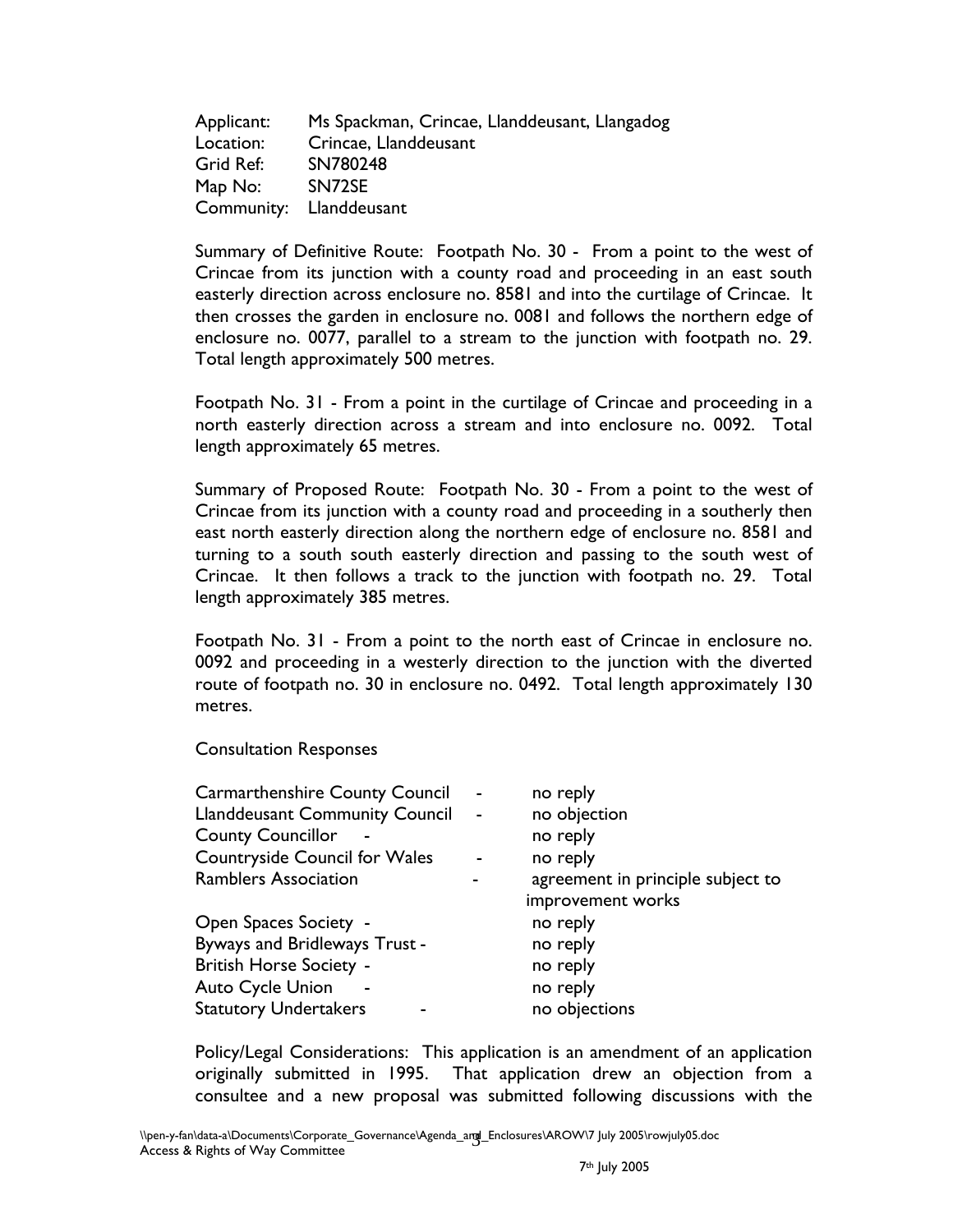applicant and adjacent landowner. A compromise was found which was satisfactory to all parties. Following a wider consultation exercise no adverse comments have been received. The proposal seeks to divert public footpaths nos. 30 and 31 away from the dwelling and garden at Crincae to routes that will be as convenient as the original footpaths. A substantial footbridge is required on the current route of footpath no. 31 to bring it into use as it crosses a deep dingle. The diversion will avoid this need as it crosses at a much shallower point. The diversion represents a saving in expenditure for the Authority in this regard.

#### *Recommendations:*

- *(a) that the application to divert public footpaths nos. 30 and 31 in the Community of Llanddeusant be approved and that the Chief Executive be instructed to make an order under section 119 of the Highways Act 1980;*
- *(b) if no representations or objections are duly made to the order during the statutory objection period, or if any so made are withdrawn, that the Chief Executive be authorised to confirm the order as an unopposed order.*

## **5.2 Application for a Public Path Diversion Order, Public Footpath No. 76 in the Community of Llanfihangel Cwmdu (Annex 6)** *Eifion Jones*

#### File reference: PAR804/509/D/76

| Applicant: | N W and S E Jackson, Graigllwyd Fach, Darren Road, Bwlch |
|------------|----------------------------------------------------------|
| Location:  | Graigllwyd Fach, Bwlch                                   |
| Grid Ref:  | SO147213                                                 |
| Map No:    | SOI <sub>2</sub> SW                                      |
|            | Community: Llanfihangel Cwmdu                            |

Summary of Definitive Route: From a point to the south east of Graigllwyd Fach and proceeding in a west north westerly direction through the curtilage of the dwelling to the junction with footpaths nos. 11 and 66 to the west of Graigllwyd Fach. Total length approximately 50 metres.

Summary of Proposed Route: From a point to the south east of Graigllwyd Fach and proceeding in a north north easterly direction alongside the western boundary of enclosure no. 8733 then turning to a west north westerly direction and proceeding alongside the northern boundary of enclosure no. 7636. It then follows an unadopted road to the junction with footpath no. 66. Total length approximately 175 metres.

#### Consultation Responses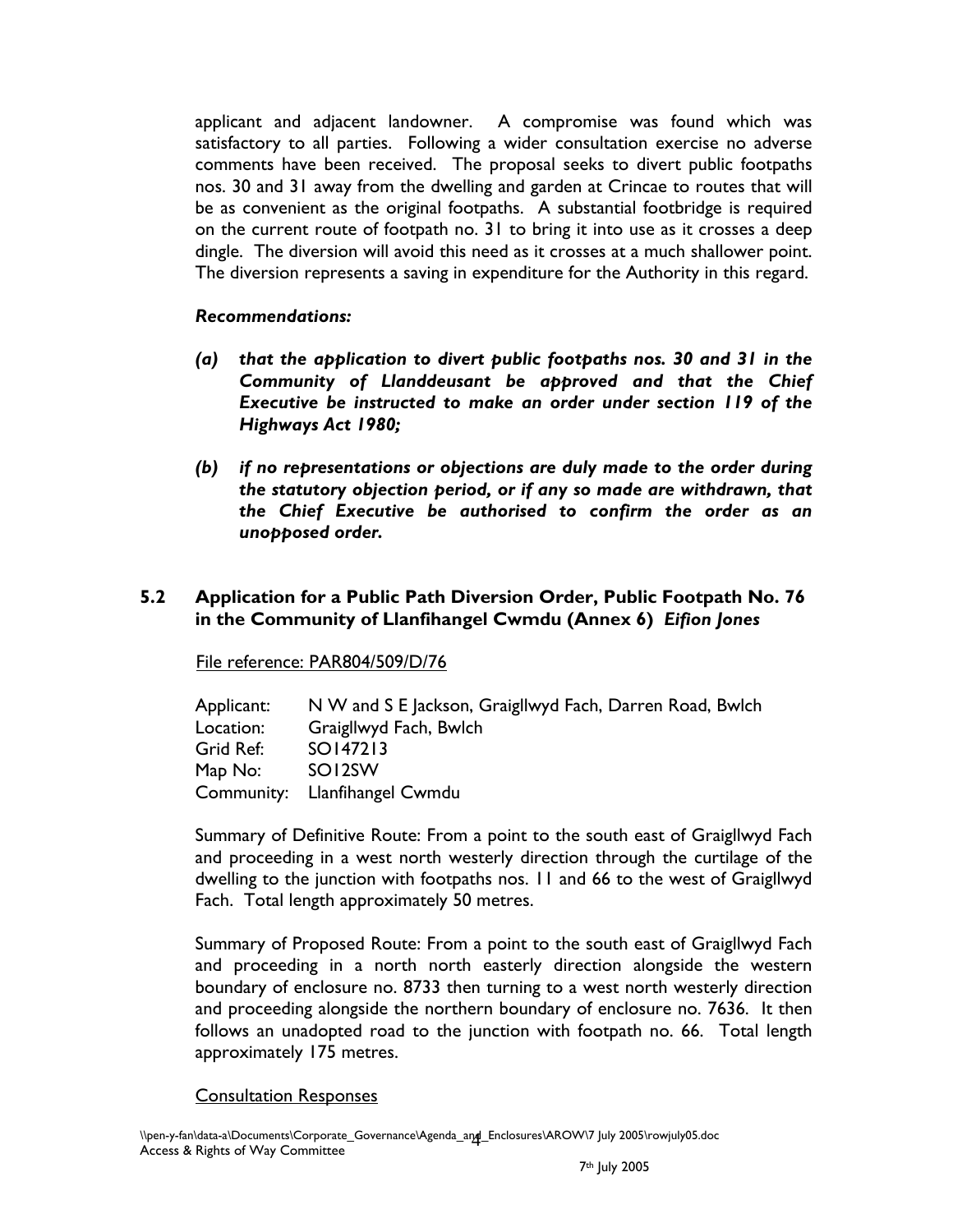| no objection  |
|---------------|
|               |
| no objection  |
| no objection  |
| no reply      |
| no reply      |
| no objection  |
| no reply      |
| no reply      |
| no reply      |
| no reply      |
| no objections |
|               |

Details of application: The application has been submitted under section 119 of the Highways Act 1980 in the interests of the landowner. The application has been made for the following reasons:-

- the footpath is being made part of a long-distance publicised route across the National Park, The Beacons Way, and as a result will seriously interfere with the privacy and security of Graigllwyd Fach;
- The route passes through a car park at the premises and within a few feet of the main house entrance.

Conclusion: It is impossible to quantify how much impact the creation of the Beacons Way will have on the level of use of rights of way over which it passes. However, the applicants are clearly worried by the prospect of an increase in the use of the footpath across their property and have submitted an application for a diversion accordingly. In essence, the application seems reasonable, and although there is an increase in distance this is considered to be minimal.

The diversion will usefully fill a gap between footpath no. 66 and Darren Road where there are no registered public rights at present.

Given that the Beacons Way will follow the route of the diversion it is considered appropriate that the National Park Authority meet the costs involved in bringing the diversion route into a fit condition for use by the public. This will ensure that all new items of furniture meet the Authority's specifications for a promoted route. It is proposed that the furniture be installed by the Authority to ensure a consistent standard throughout.

#### *Recommendations:*

*(a) that the application to divert public footpath no. 76 in the Community of Llanfihangel Cwmdu be approved and that officers*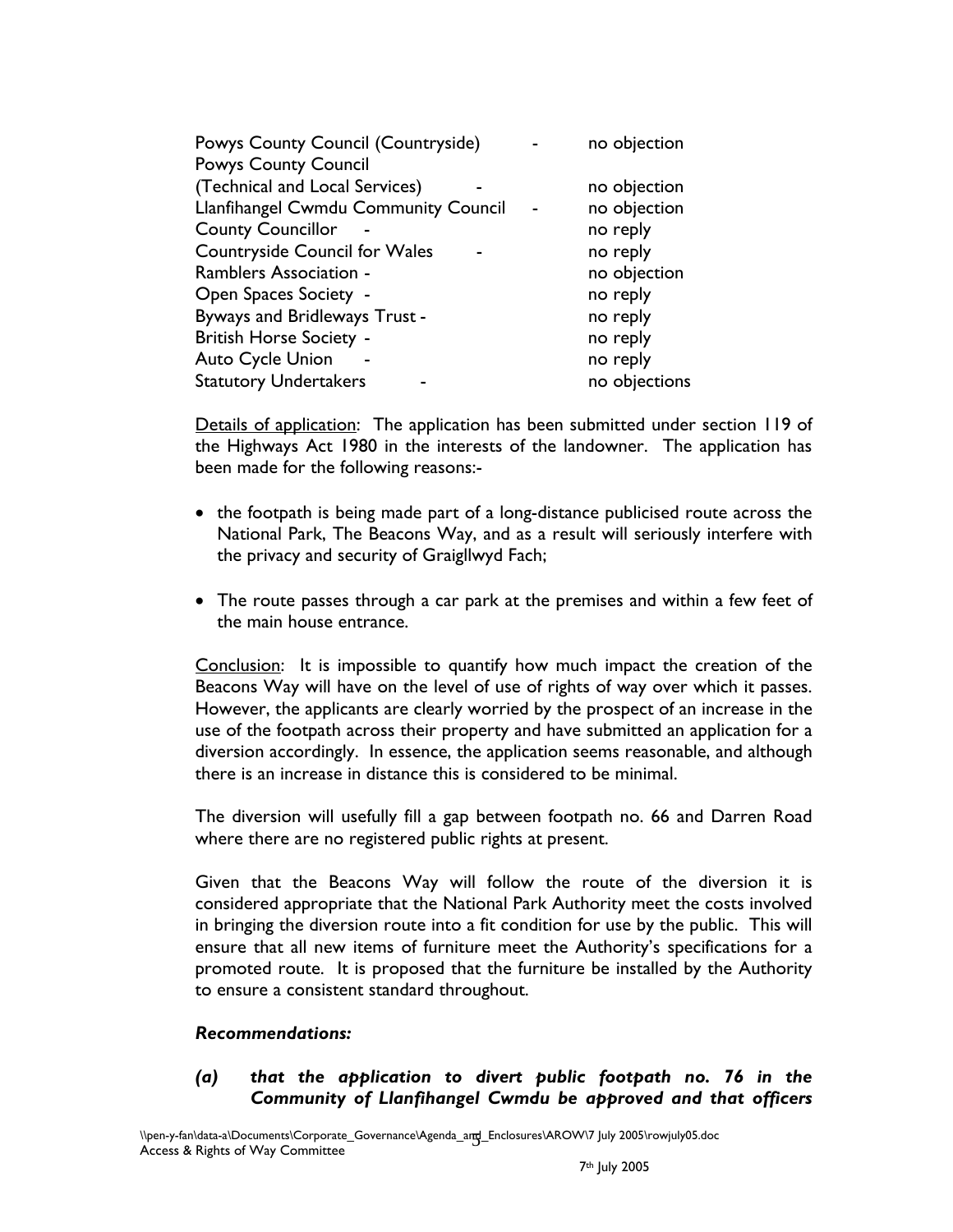*be instructed to make an order under section 119 of the Highways Act 1980;* 

- *(b) that an order be made subject to the applicant reimbursing all the Authority's costs in accordance with paragraph (a) and (b) of the policy concerning the recovery of costs for public path and rail crossing orders;*
- *(c) if no representations or objections are duly made to the order during the statutory objection period, or if any so made are withdrawn, that the Chief Executive be authorised to confirm the order as an unopposed order.*

### **5.3 Application for a Public Path Diversion Order, Public Footpath No. 135 in the Community of Llanelly (Annex 7) Eifion Jones**

File reference: PAR804/405/D/135

Applicants: Mrs Sarah Smith, Oak House, Clydach, Abergavenny Location: Oak House, Clydach Grid Ref: SO226131 Map No: SO21SW Community: Llanelly

Summary of Definitive Route: From a point to the north east of Oak House and proceeding in a generally south easterly direction down a flight of steps in a zigzag fashion to the junction with Main Road, Clydach. Total length approximately 130 metres.

Summary of Proposed Route: From a point to the north east of Oak House and proceeding in an east south easterly direction down a flight of steps (to be constructed) to the junction with Main Road, Clydach. Total length approximately 90 metres.

#### Consultation Responses

| Monmouthshire County Council        | no objection |
|-------------------------------------|--------------|
| <b>Llanelly Community Council -</b> | no reply     |
| <b>County Councillor</b>            | no reply     |
| Countryside Council for Wales       | no reply     |
| <b>Ramblers Association -</b>       | no objection |
| Open Spaces Society -               | no objection |
| Byways and Bridleways Trust -       | no reply     |
| <b>British Horse Society -</b>      | no reply     |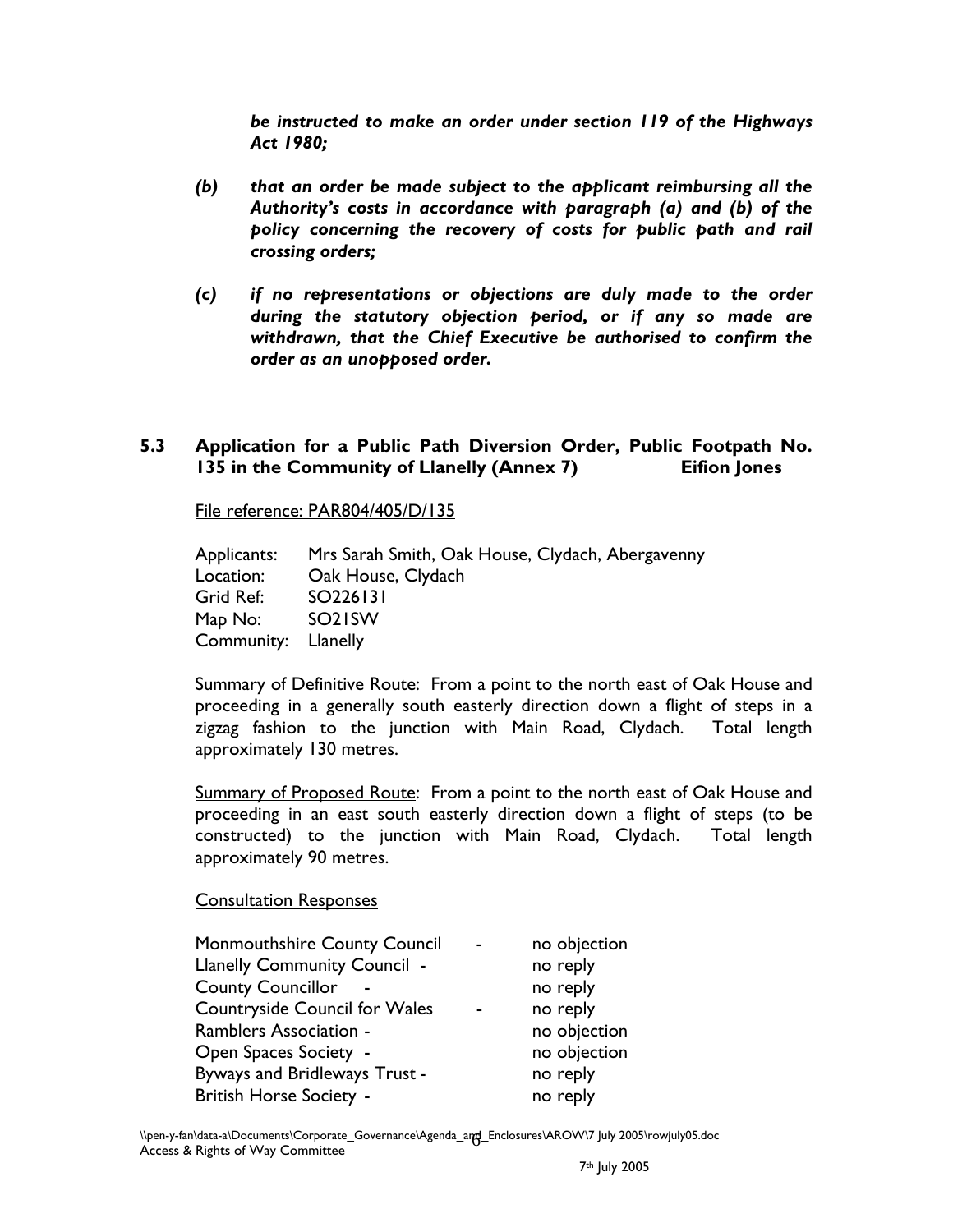Auto Cycle Union - The Control of the Mathematic Cycle Union Control of the Mathematic Cycle Statutory Undertakers **Face Entity Contract Contract** no objections

Details of application: The application has been submitted under section 119 of the Highways Act 1980 in the interests of the landowner. The application has been made for the following reasons:-

- the path currently is poorly formed and encroaches upon the private space of Oak House;
- the proposed routing is far more rational and far more suitable for the usage of ambular disabled as the risers and treads will comply with current Building Regulation standards;
- the opportunity exists now to improve the footpath prior to development of the adjacent land into a separate building plot for which there is planning permission.

Conclusion: Footpath no. 135 is located on a steep slope and the large proportion of its length comprises of steps. The construction of the steps is not ideal as there is a very sharp bend in the lower section which is difficult to traverse. The lower section also serves as the access to the rear of Oak House. The steps are in a deteriorating condition and are irregular in design and the materials vary. Improvements have been made to the steps over the years but some areas have only been subject to patching works whereas other areas have been resurfaced and subjected to more substantial repair or works.

The works proposed by the applicant will ensure a higher standard of construction for the new steps whilst negating the need for the sharp bend. This will make the steps easier to traverse and, in general, raise the standard of the whole footpath.

## *Recommendations:*

- *(a) that the application to divert public footpath no. 135 in the Community of Llanelly be approved and that the Chief Executive be instructed to make an order under section 119 of the Highways Act 1980;*
- *(b) that an order be made subject to the applicant reimbursing all the Authority's costs in accordance with paragraph (a) and (b) of the policy concerning the recovery of costs for public path and rail crossing orders;*
- *(c) that an order be made subject to the applicant entering into an agreement with the National Park Authority to meet all costs*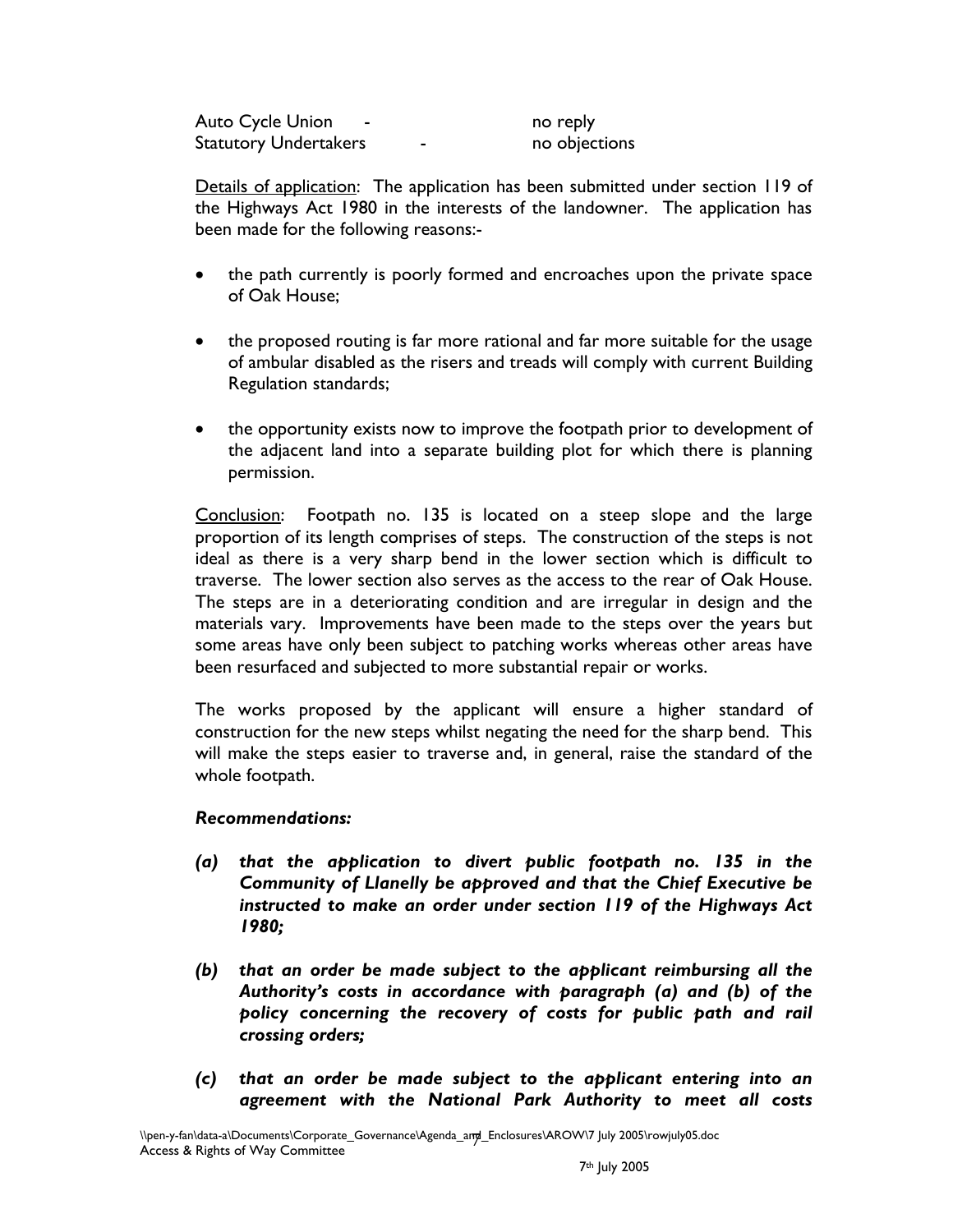*involved in bringing the diversion route of the public footpath into a fit condition for use by the public and that all works are completed to the satisfaction of the Chief Executive;* 

- *(d) if no representations or objections are duly made to the order during the statutory objection period, or if any so made are withdrawn, that the Chief Executive be authorised to confirm the order as an unopposed order.*
- **5.4 Applications for Public Path Diversion Orders, Public Path Extinguishment Order and Public Path Creation Order - Public Footpaths Nos. 25, 34 and 51 in the Community of Llantilio Pertholey (Annex 8) Eifion Jones**

File reference: PAR804/408/D/25&34&51

Applicants: National Park Authority Location: New Court Farm/Wern-yr-arian, Llantilio Pertholey Grid Ref: SO315166 Map No: SO31NW Community: Llanelly

Summary of Definitive Route: Footpath No. 25: From a point on a strip of land between the Abergavenny to Hereford railway line and the A465 Abergavenny to Hereford road and proceeding in a north easterly direction across the road and across the adjacent farmland to Wern-yr-arian. Then proceeding in a generally east north easterly direction along the access road to Wern-yr-arian to an unclassified county road to the west of Little New Court. Total length approximately 580 metres.

Footpath No. 34: From a point on a strip of land between the Abergavenny to Hereford railway line and the A465 Abergavenny to Hereford road and proceeding in north north easterly, east north easterly and east south easterly directions across the adjacent farmland to an unclassified county road to the north west of New Court Farm. Total length approximately 490 metres.

Footpath No. 51: From its junction with footpath no. 25 at Wern-yr-arian and proceeding in a generally south south easterly direction across three fields to an unclassified road to the north of new Court Farm. Total length approximately 260 metres.

Summary of Proposed Route: Footpath No. 25: From a point on a strip of land between the Abergavenny to Hereford railway line and the A465 Abergavenny to Hereford road and proceeding in a northerly direction along a made-up path then easterly ascending a flight of steps. It will then cross the carriageway and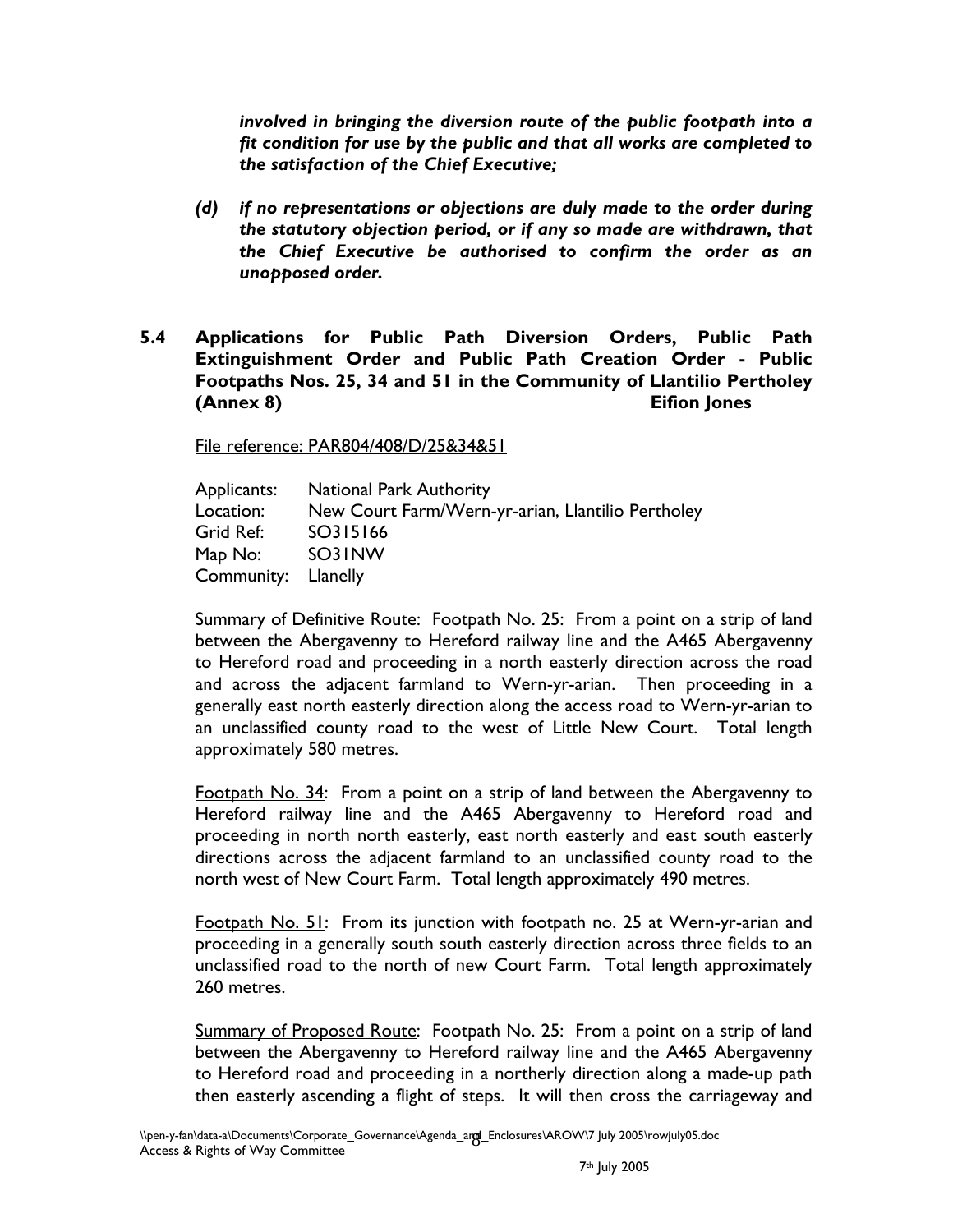descend a flight of steps before crossing farmland and passing to the south of Wern-yr-arian and to an unclassified road to the west of Little New Court. Total length approximately 620 metres.

Footpath No. 34: From a point on a minor road to the east of the A465 Abergavenny to Hereford road and proceeding in an east north easterly direction across a field to a second minor road at New Court Farm. Total length approximately 450 metres.

Footpath No. 51: From its junction with the diverted section footpath no. 25 to the south south west of Wern-yr-arian and proceeding in a generally south easterly direction along the side of a field to the diverted section of footpath no. 34 near New Court Farm. Total length approximately 200 metres

#### Consultation Responses

| no objection  |
|---------------|
| no reply      |
| no reply      |
| no reply      |
| no objection  |
| no objection  |
| no reply      |
| no reply      |
| no reply      |
| no objections |
|               |

Details of applications: The applications have been submitted under sections 26, 118 and 119 of the Highways Act 1980 in the interests of the landowner and of the public. It is proposed to divert footpaths nos. 25 and 34, extinguish footpath 51 and create a new footpath as an alternative. The applications have been made for the following reasons:-

- to bring the local rights of way network into line with the modern field boundaries. The present situation is confusing as the routes of the rights of way follow old field boundaries that have long disappeared or follow water courses that have now been piped;
- to take account of the effect of the construction of the A465 on the rights of way - and especially of footpath no. 34 which has been bisected by the new carriageway. It is proposed to divert footpath no.34 so that it exists on a minor road thus avoiding the A465;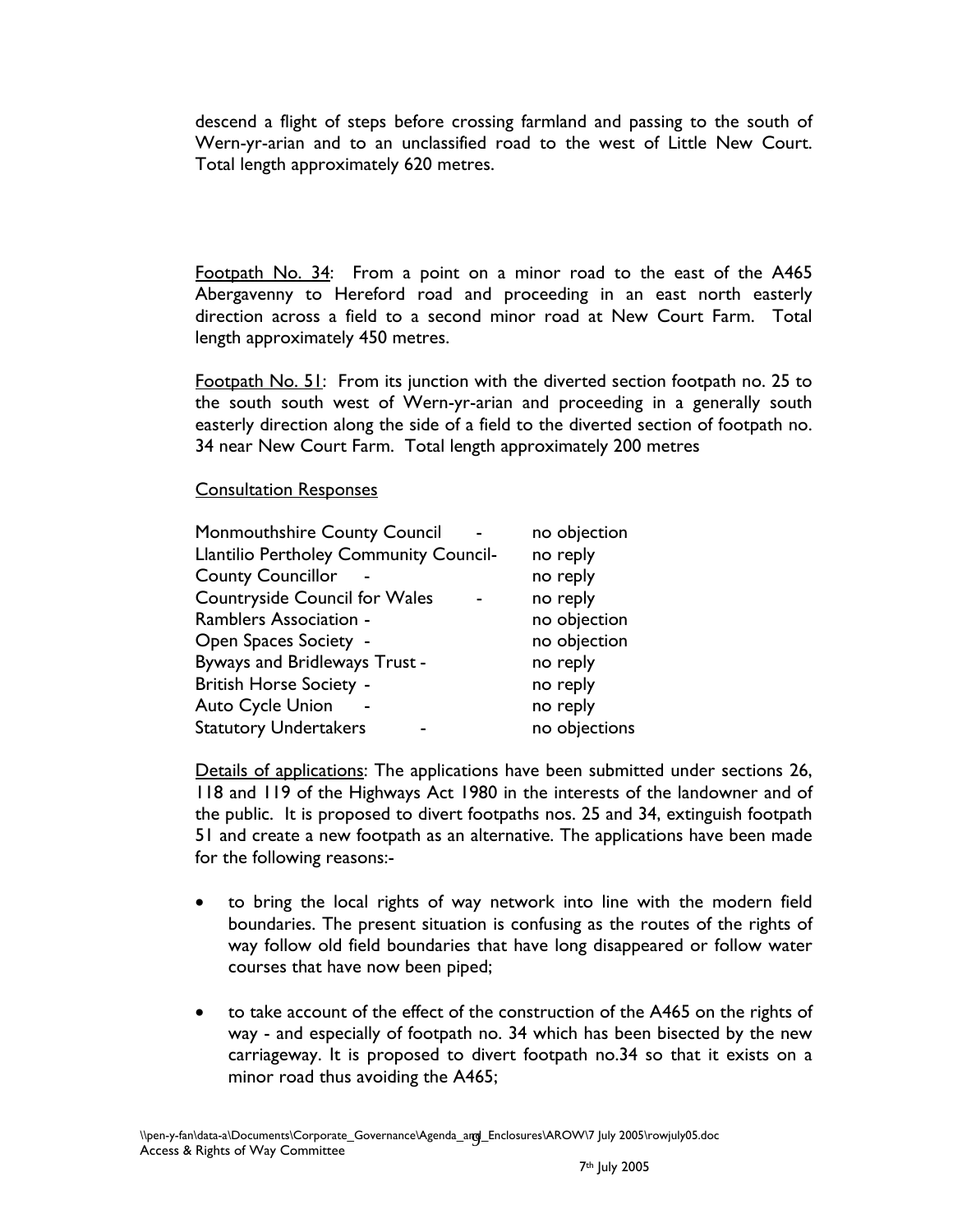- to move the rights of way away from the curtilage of Wern-yr-arian and from the vicinity of Stud farm;
- to make the new routes more representative of usage on the ground this is especially relevant to footpath no. 25 where it crosses the A465 as formal steps were installed on either side of the carriageway during the construction of the A465;
- to take advantage of an opportunity to utilise some existing field furniture e.g. field gates;
- to provide a more logical and practical network which better meets the needs of walkers and landowners

Conclusion: This application is a substantial amendment of an application originally submitted in 1995. That application was not progressed as it largely sought to extinguish the whole of footpaths nos. 34 and 51 and a substantial section of footpath no. 25. The alternative suggested at the time was vastly inferior to that which it was replacing and could not be seen as a reasonable compromise when considering the needs of walkers, the existing local network and the position of these particular rights of way in the wider network.

The footpaths in question lie to the north east of Abergavenny and could potentially provide routes from the town to Ysgyryd Fawr. However, footpath no. 34 is effectively blocked by the A465 as there was no formal crossing point installed when the road was constructed. Footpath no. 25 has been disputed in the past but this now appears to be resolved as a result of the current proposals.

Following a wider consultation exercise on the applications no adverse comments have been received.

As it has been widely considered for some time that the footpaths affected by these application form a deficiency in the network, in part caused by the construction of the A465, it is considered that the National Park Authority should bear the costs associated with the making of the proposed orders. There are benefits to the landowners and to the public arising from the orders. However there is also a substantial benefit to the Authority in that a variety of matters will be concluded amicably without recourse to possible enforcement action.

## *Recommendations:*

*a) that the application to divert public footpath no. 25 in the Community of Llantilio Pertholey be approved and that the Chief Executive be instructed to make an order under section 119 of the Highways Act 1980;*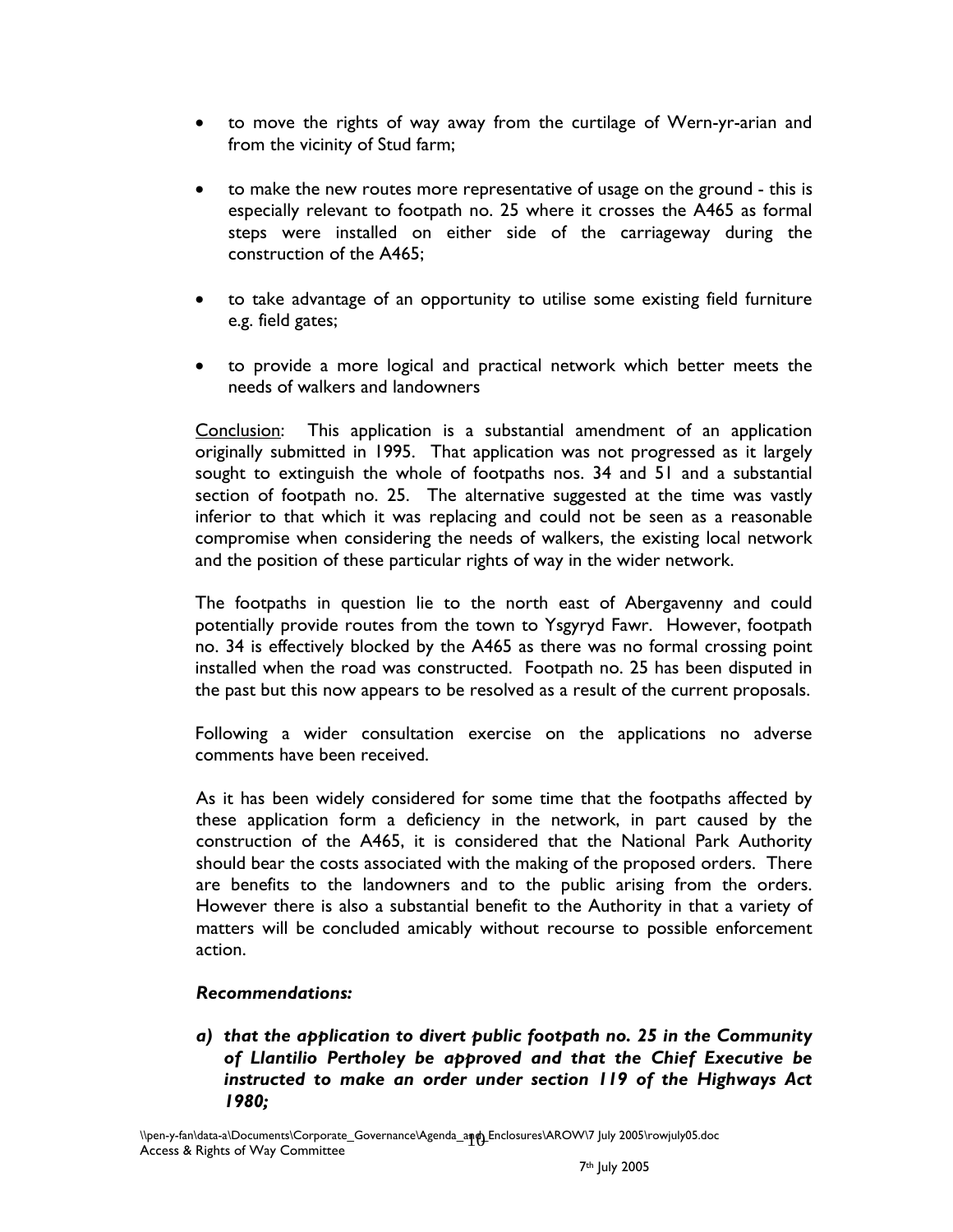- *b) that the application to divert public footpath no. 34 in the Community of Llantilio Pertholey be approved and that the Chief Executive be instructed to make an order under section 119 of the Highways Act 1980;*
- *c) that the application to extinguish public footpath no. 51 in the Community of Llantilio Pertholey be approved and that the Chief Executive be instructed to make an order under section 118 of the Highways Act 1980;*
- *d) that the application to create a new public footpath in the Community of Llantilio Pertholey be approved and that the Chief Executive be instructed to make an order under section 26 of the Highways Act 1980;*
- *e) if no representations or objections are duly made to the orders during the statutory objection period, or if any so made are withdrawn, that the Chief Executive be authorised to confirm the orders as unopposed orders.*

### **5.5 Application for a Public Path Diversion Order, Public Footpaths Nos. 279 and 286 in the Community of Llanfoist (Annex 9)**

**Eifion Jones** 

File reference: PAR804/406/D/279&286

Applicants: National Park Authority/Mrs Fletcher, Pine Grove, Llanwenarth, Abergavenny Location: Pine Grove, Abergavenny Grid Ref: SO264162 Map No: SO21NE Community: Llanelly

Summary of Definitive Route: Footpath No. 279: From a point on an unclassified county road in the curtilage of Pine Grove and proceeding in a generally easterly direction, through a stable block, and into an adjacent field. Total length approximately 55 metres.

Footpath No. 286: From a point on an unclassified county road in the curtilage of Pine Grove and proceeding in a west south westerly direction through a farm building then in a south south westerly direction through the curtilage of Pine Grove and across a field. Then turning to a west south westerly direction and across a second field to a field boundary. Total length approximately 265 metres.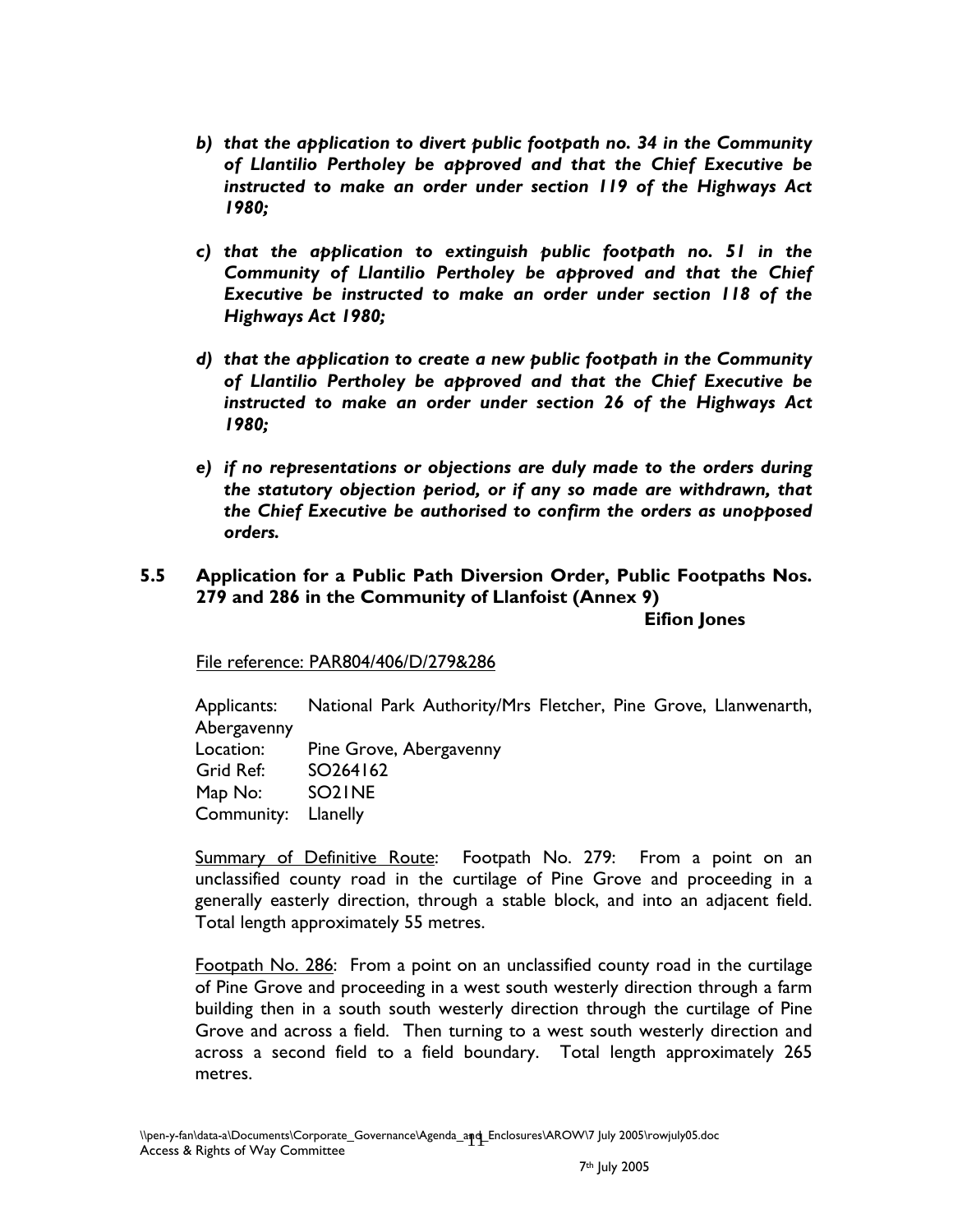Summary of Proposed Route: Footpath No. 279: From a point on an unclassified county road in the curtilage of Pine Grove and proceeding in an east north easterly direction through a field gate and to the middle of a field. Total length approximately 55 metres.

Footpath No. 286: From a point on an unclassified road in the curtilage of Pine Grove and proceeding along a track in a generally southerly direction to a field gate. Then into a field and turning to a south south westerly direction before entering a second field and proceeding in a westerly then southerly direction to a field boundary. Total length approximately 290 metres.

### Consultation Responses

| Monmouthshire County Council         | no objection  |
|--------------------------------------|---------------|
| <b>Llanfoist Community Council -</b> | no reply      |
| <b>County Councillor</b>             | no reply      |
| Countryside Council for Wales        | no reply      |
| Ramblers Association -               | no objection  |
| <b>Open Spaces Society -</b>         | no objection  |
| Byways and Bridleways Trust -        | no reply      |
| <b>British Horse Society -</b>       | no reply      |
| <b>Auto Cycle Union</b>              | no reply      |
| <b>Statutory Undertakers</b>         | no objections |

Details of Application: The application has been submitted under section 119 of the Highways Act 1980 in the interests of the landowner. The application has been made for the following reasons:-

- two anomalies have been discovered affecting footpaths nos. 279 and 286 resulting from development being undertaken on their routes during the past 30 years;
- another possible drafting error exists on footpath no. 286 which exacerbates the situation;
- the landowner intends to renew and extend internal field boundaries on the Pine Grove holding. Footpath no. 286 will be delineated in accordance with these proposals.

Conclusion: The basic purpose of the proposal is to improve the local rights of way network by correcting two map anomalies and one possible drafting error at Pine Grove. In addition to this the landowner has proposed additional changes given proposed boundary changes in connection with the keeping of horses and the fencing of woodland.

The proposed diversion provides a direct route skirting the curtilage of Pine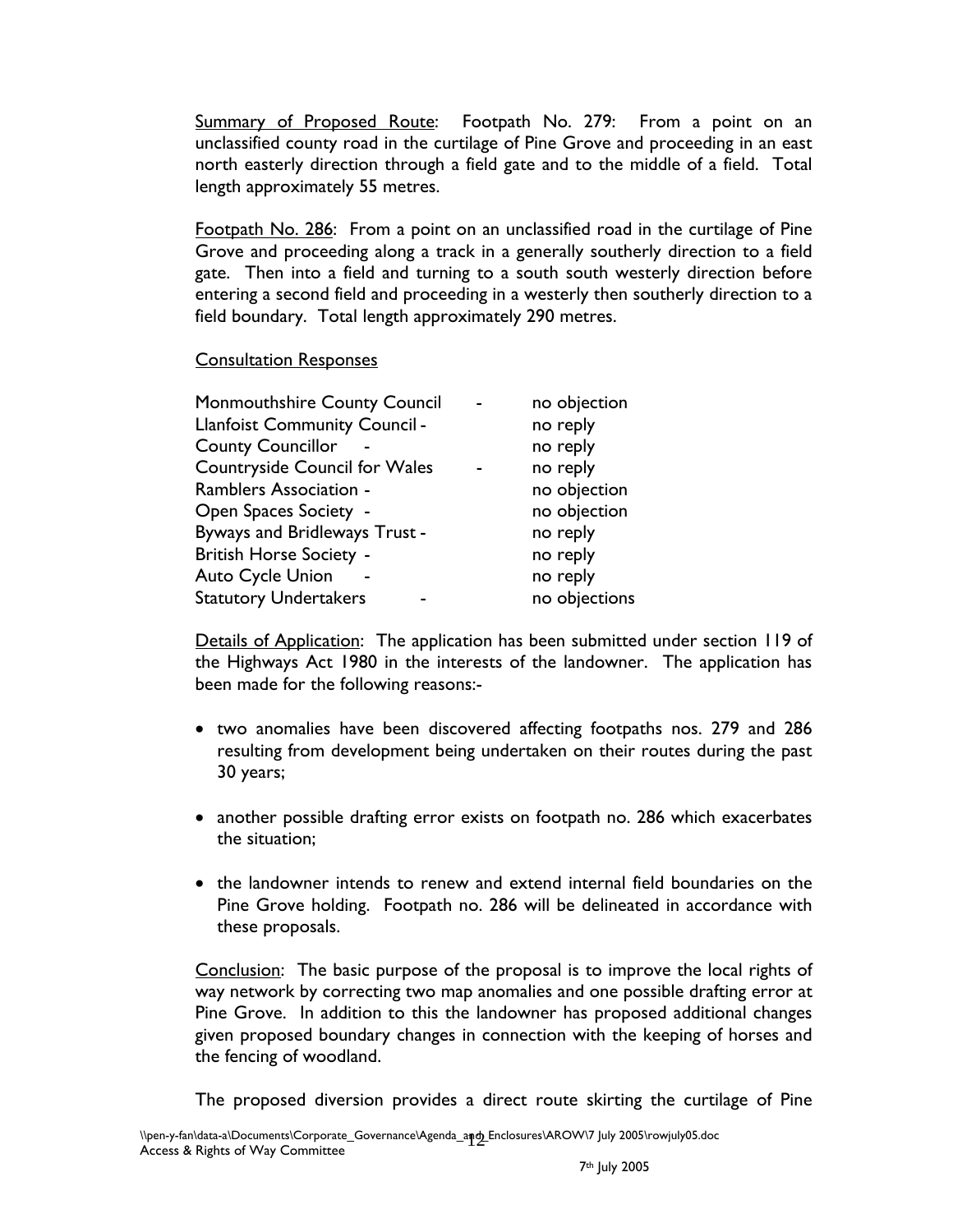Grove utilising existing field gates. It also takes account of the landowner's fencing proposals.

In light of this it is not proposed to charge the landowner any standard fees in connection with the application. However, the landowner has agreed to contribute £300 towards the cost of the press notices associated with the order as she is deriving some benefit, over and above the correction of the anomalies, from the diversion.

### *Recommendations:*

- *a) that the application to divert public footpath nos. 279 and 286 in the Community of Llanfoist be approved and that the Chief Executive be instructed to make an order under section 119 of the Highways Act 1980;*
- *b) that part the Authority's standard charge be waived in accordance with paragraph (d) (ii) (correction of definitive map anomalies) of the Authority's policy concerning the recovery of costs for public path and rail crossing Orders and that the landowner contribute £300 towards the cost of the press notices associated with the making and confirmation of the order;*
- *c) if no representations or objections are duly made to the order during the statutory objection period, or if any so made are withdrawn, that the Chief Executive be authorised to confirm the order as an unopposed order.*

### **5.6 Application for a Public Path Diversion Order, Public Footpath No. 81**  in the Town of Talgarth (Annex 10) **Eifion** Jones

File reference: PAR804/517/D/81

| Applicants: | National Park Authority/Mr A H Jones, Glandwr, Cwmdu |
|-------------|------------------------------------------------------|
| Location:   | Beiliau-bach, Talgarth                               |
| Grid Ref:   | SO184330                                             |
| Map No:     | SO13SE                                               |
| Community:  | Talgarth                                             |

Summary of Definitive Route: From a point to the east of Berth-fedw and proceeding in an east north easterly direction across enclosures nos. 0003 and 1500 then a generally east south easterly direction across enclosures no. 3100 to pass to the north of Beiliau-bach through enclosure no. 3809. Then proceeding in a generally north north easterly direction across enclosure no. 5100 to a ruined barn then in an east south easterly direction to a point to the west north west of Ffosrhys. Total length approximately 780 metres.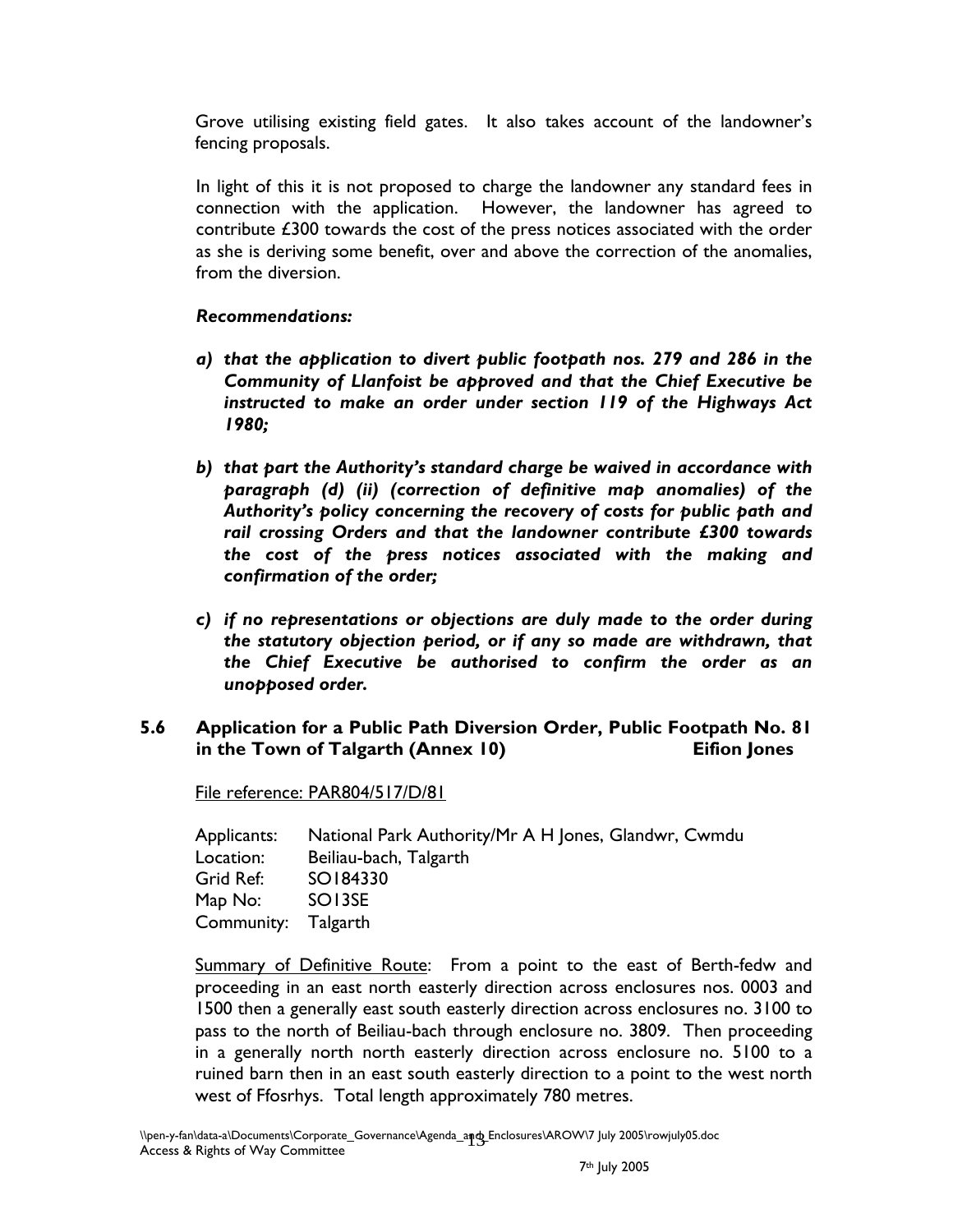Summary of Proposed Route: From a point to the east of Berth-fedw and proceeding in an east north easterly direction across enclosures nos. 0001 and 1500 then a generally east south easterly direction across enclosure no. 3100 and passing to the south of Beiliau-bach and into enclosure no. 5100. Then continuing to a point to the west north west of Ffosrhys. Total length approximately 770 metres.

#### Consultation Responses

| Powys County Council (Planning)      | no reply      |
|--------------------------------------|---------------|
| Powys County Council (Highways)      | no reply      |
| <b>Talgarth Town Council</b>         | no reply      |
| <b>County Councillor</b>             | no reply      |
| <b>Countryside Council for Wales</b> | no reply      |
| <b>Ramblers Association -</b>        | no objection  |
| <b>Open Spaces Society -</b>         | no reply      |
| Byways and Bridleways Trust -        | no reply      |
| <b>British Horse Society -</b>       | no reply      |
| <b>Auto Cycle Union</b>              | no reply      |
| <b>Statutory Undertakers</b>         | no objections |
|                                      |               |

Details of Application: the application has been submitted under section 119 of the Highways Act 1980 in the interests of the landowner. The application has been made for the following reasons:-

- a drafting error has been identified on the definitive map that needs correcting;
- the diversion will formalise part of a route that is more representative of the current usage;
- the landowner intends, at some time in the future, to convert the derelict barn into a dwelling;
- the landowner intends, at some time in the future, to construct a conservation pond in the vicinity of the footpath.

Conclusion: The current application follows an earlier application which drew objections at the consultation stage. The basic effect of the application is to correct a drafting error on the definitive map but also take account of the landowner's future proposals for the land.

The proposal contained in the application has been arrived at through negotiation between the National Park Authority, the landowner, the Town Council and the Ramblers' Association. It is now considered that the best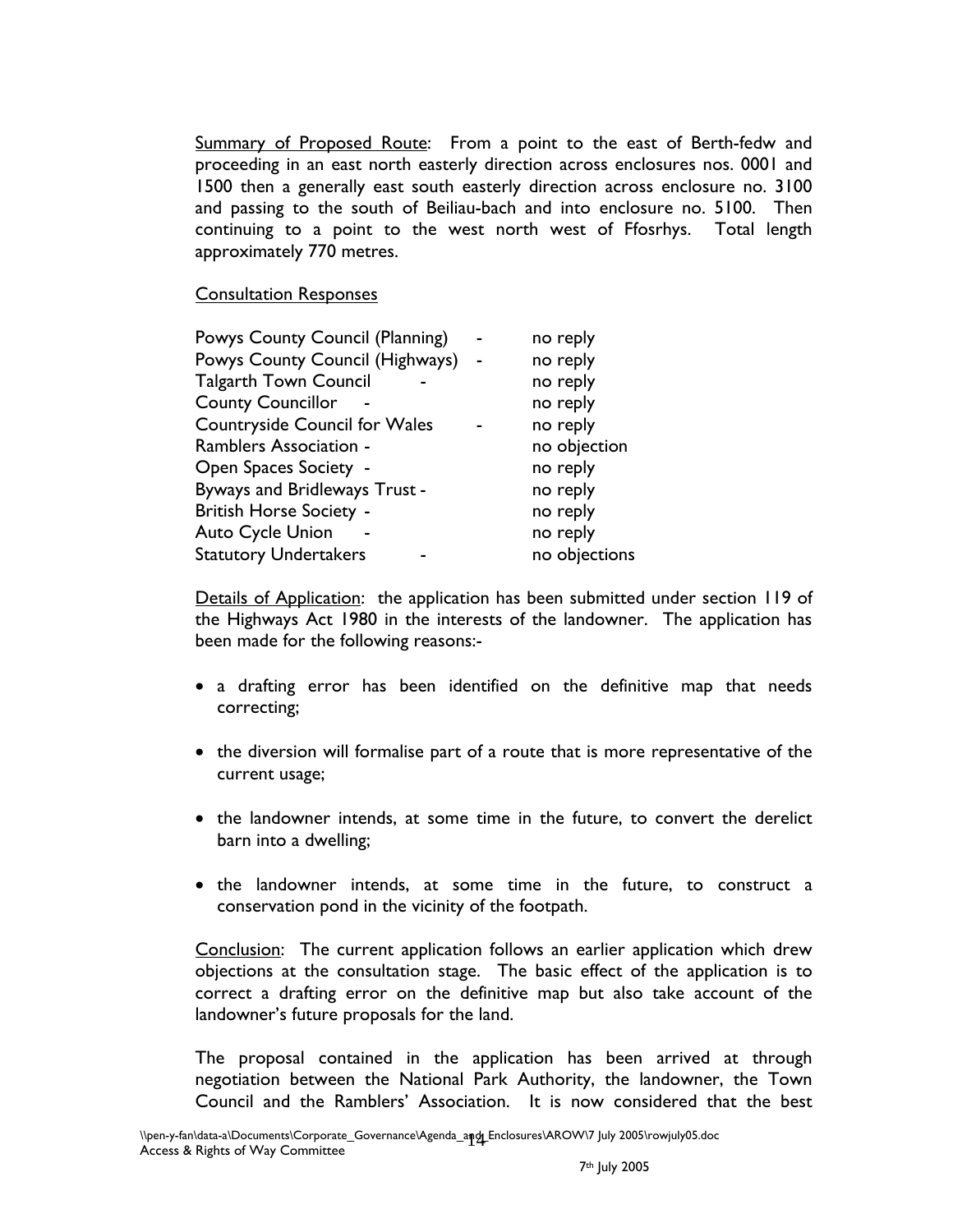compromise has been achieved. It provides walkers with a relatively direct route across the land whilst taking account of the dwelling at Beiliau-bach and proposed future developments at the derelict barn.

#### *Recommendations:*

- *a) that the application to divert public footpath no. 81 in the Town of Talgarth be approved and that the Chief Executive be instructed to make an order under section 119 of the Highways Act 1980;*
- *b) that all charges be waived in accordance with paragraph (d) (ii) (correction of definitive map anomalies) of the Authority's policy concerning the recovery of costs for public path and rail crossing orders;*
- *c) if no representations or objections are duly made to the order during the statutory objection period, or if any so made are withdrawn, that the Chief Executive be authorised to confirm the order as an unopposed order.*

## **6.0 RIGHTS OF WAY IMPROVEMENT PLAN**

### **6.1 Discussion and response on second consultation document of the Rights of Way Improvement Plan Fights in Tudith Jones**

Members should have received a copy of the second consultation document regarding the Authority's Rights of Way Improvement Plan a few weeks prior to this meeting (separate to the Committee agenda).

The Rights of Way Improvement Officer will give a verbal report on its contents as a precursor to a wider discussion on its contents.

*Recommendation: that the Committee consider the contents of the second consultation document regarding the Rights of Way Improvement Plan and consider its response thereto.* 

## **7.0 INFORMATION ITEMS**

## **7.1 Completed Orders Eifion Jones**

Members are advised that the following Order has been completed:

Powys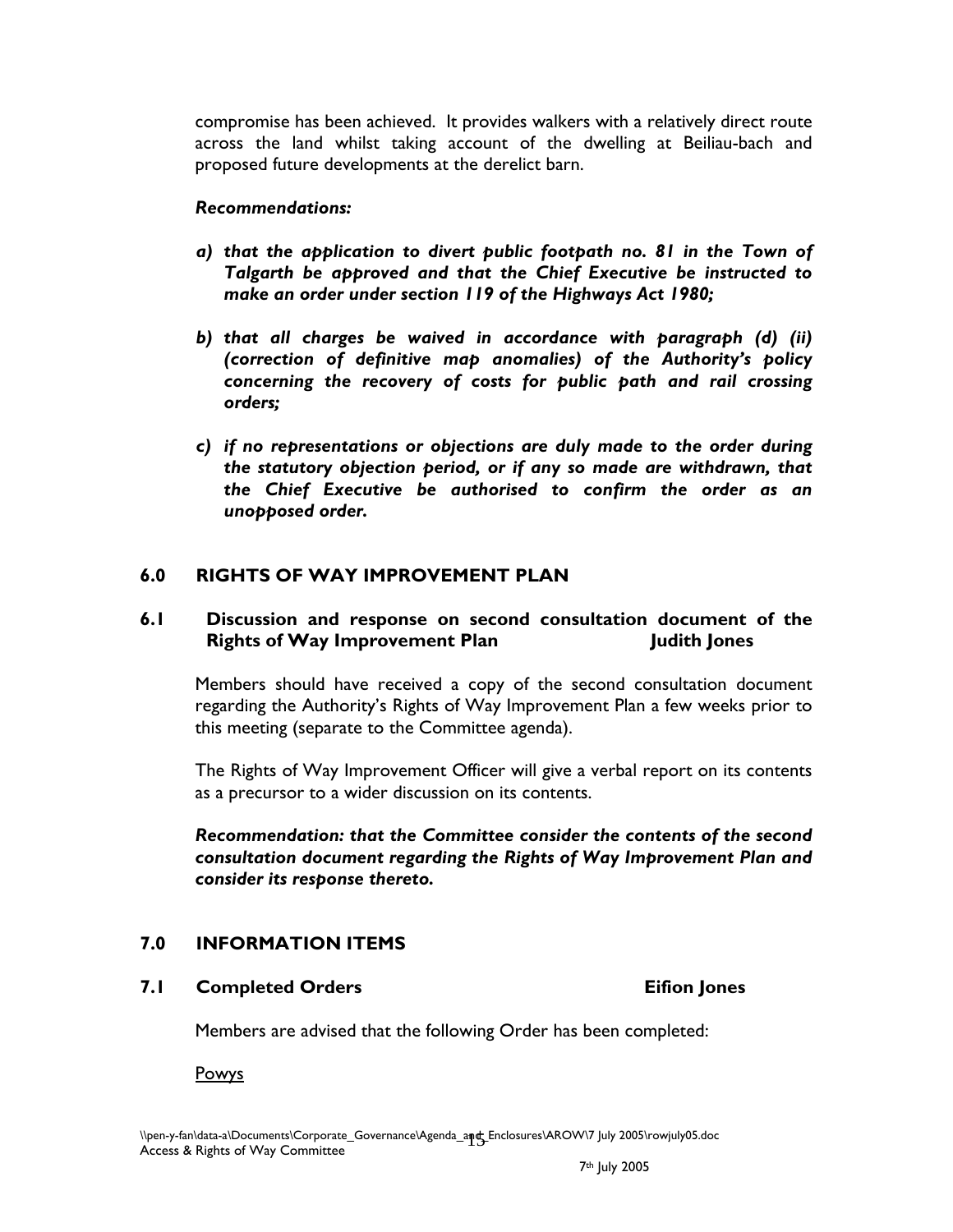i) Brecon Beacons National Park Authority Bridleway No. 11 in the Community of Maescar Definitive Map Modification Order 2003 – confirmed by the Welsh Assembly Government.

### *Recommendation: that Members note the content of the report*

# **8.0 CONSULTATION ITEMS**

### **8.1 Council for National Parks Paper: "Off Road or Off Limits – Recreational Driving in the National Parks"** *Peter Tyldesley*

This paper is attached at **Annex 11** for members, and is also being circulated to Local Access members for comment. BBNPA officers were consulted by CNP in the writing of the paper.

Whilst all comments are welcome, Members views are sought particularly on the following aspects:

### 8.1.1 The Main Issues Identified by National Park Authorities (page 7)

The following issues were identified as causing concern:

- Damage to wildlife habitats and archaeological sites
- Rutting and bogging-up of surface compromising sustainability of routes and inhibiting use by other users
- Erosion of routes in open country
- The impact on tranquillity with engine noises carrying for miles
- Impact on land managers
- Irresponsible drivers intimidating and compromising the safety of nonmotorised users
- The drain on resources from a cycle of repair, use, maintenance and legal dispute
- Pressure on NPAs to accommodate legitimate off-road use or "safari" tours

### **QUESTIONS:**

- **Do we share these concerns?**
- **Which are most significant in BBNP?**
- **Are there any other problems not listed here?**

## 8.1.2 The Way Forward (page 11)

CNP's strategy calls for immediate action to: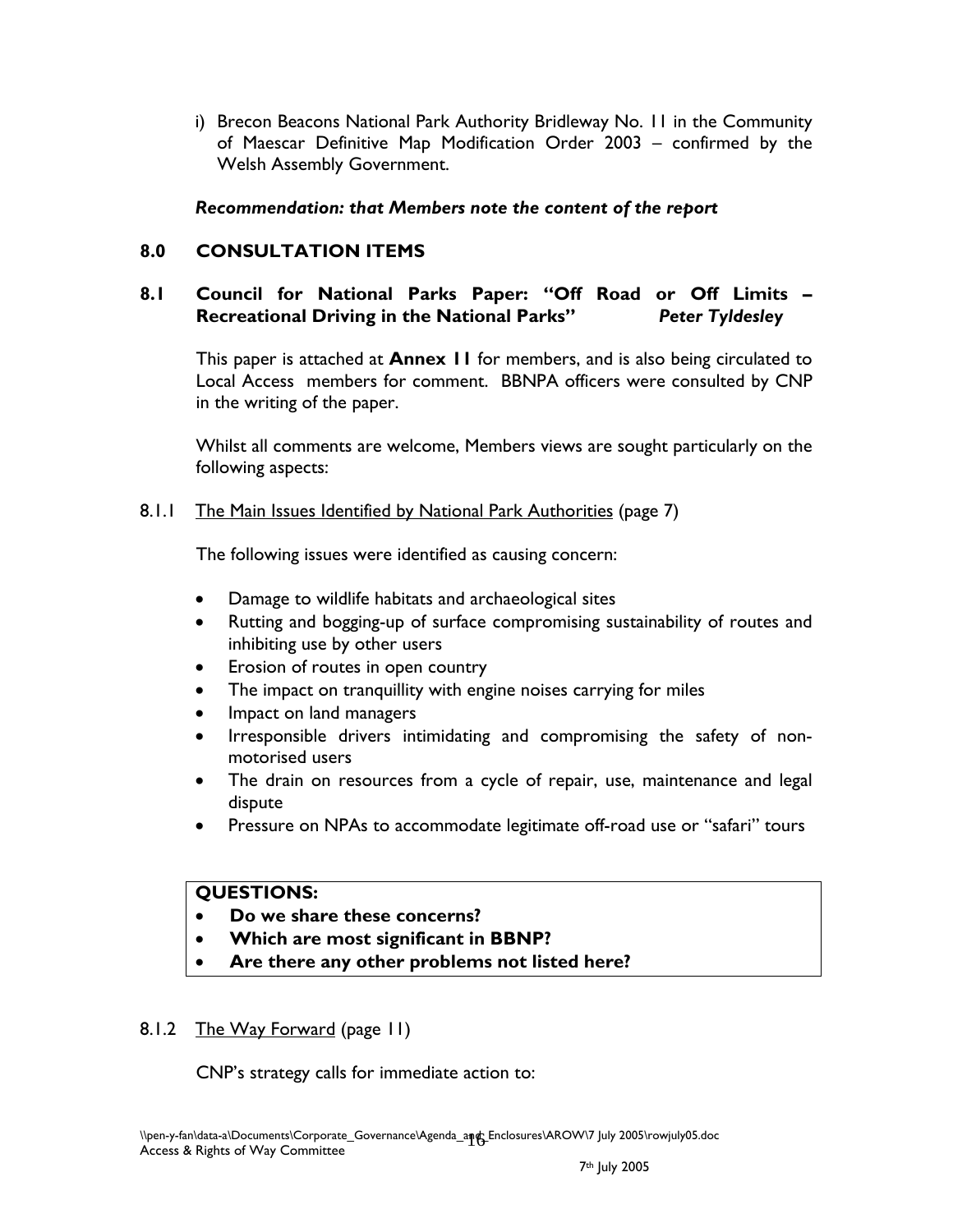- Recognise the special purposes of protected areas such as National Parks
- Equip National Park Authorities with adequate powers and resources to take action
- Ensure that there is better enforcement of the law by all relevant authorities
- Bring clarity to the legal status of routes quickly

The Welsh Assembly Government has recently published draft updated guidance on the application of s62 of the Environment Act 1995, which requires relevant authorities (including highway authorities and the Police) to have regard to the purposes of National Parks.

CNP call for National Park Authorities to be given the power to either make Traffic Regulation Orders (TROs) themselves or to be able to appeal to WAG to make a TRO. At present, BBNPA has delegated powers to make TROs in all the constituent authority areas within the Park with the exception of Powys, Merthyr Tydfil and Rhondda Cynon Taf. In these areas, and Powys is the one with the largest number of routes where TROs may be an issue, if we wish to see a TRO imposed on a particular route we have to request the relevant highway authority to make the order. The TRO procedure is complex and timeconsuming so more important than giving NPAs the power to make TROs may be the simplification of the TRO procedure. Bearing in mind that we have a substantial backlog in processing those Orders for which we are already responsible under the Highways Act and Wildlife and Countryside Act, the additional power would be of little use without the resources to be able to exercise it.

With regard to the issue of resources, CNP rightly point out that, whilst NPAs are not responsible for the maintenance of Unclassified County Roads (UCRs), we are increasingly shouldering the burden of routes that are not being maintained by highway authorities.

Enforcement of the law is linked to the issue of clarifying the legal status of routes. Successful enforcement requires that the Police have the resources and the willingness to participate in enforcement operations. When operations do take place it is important that the police officers involved have clear direction as to the outcomes required i.e. going for a prosecution rather than simply issuing cautions. Police officers also need to be clear as to the applicability of the various criminal and civil offences to the off-road environment. This is an area of the law that may not be familiar to them.

Lack of clarity of the legal status of routes applies mainly to Unclassified County Roads (UCRs) and Roads Used as Public Paths (RUPPs). Essentially, each route in these categories needs to be judged on its merits as to whether or not vehicular rights exist although in the case of UCRs there is a strong, but not irrefutable, presumption that such rights do exist. The re-classification of RUPPs as Restricted Byways does not in the short term make the situation clearer. CNP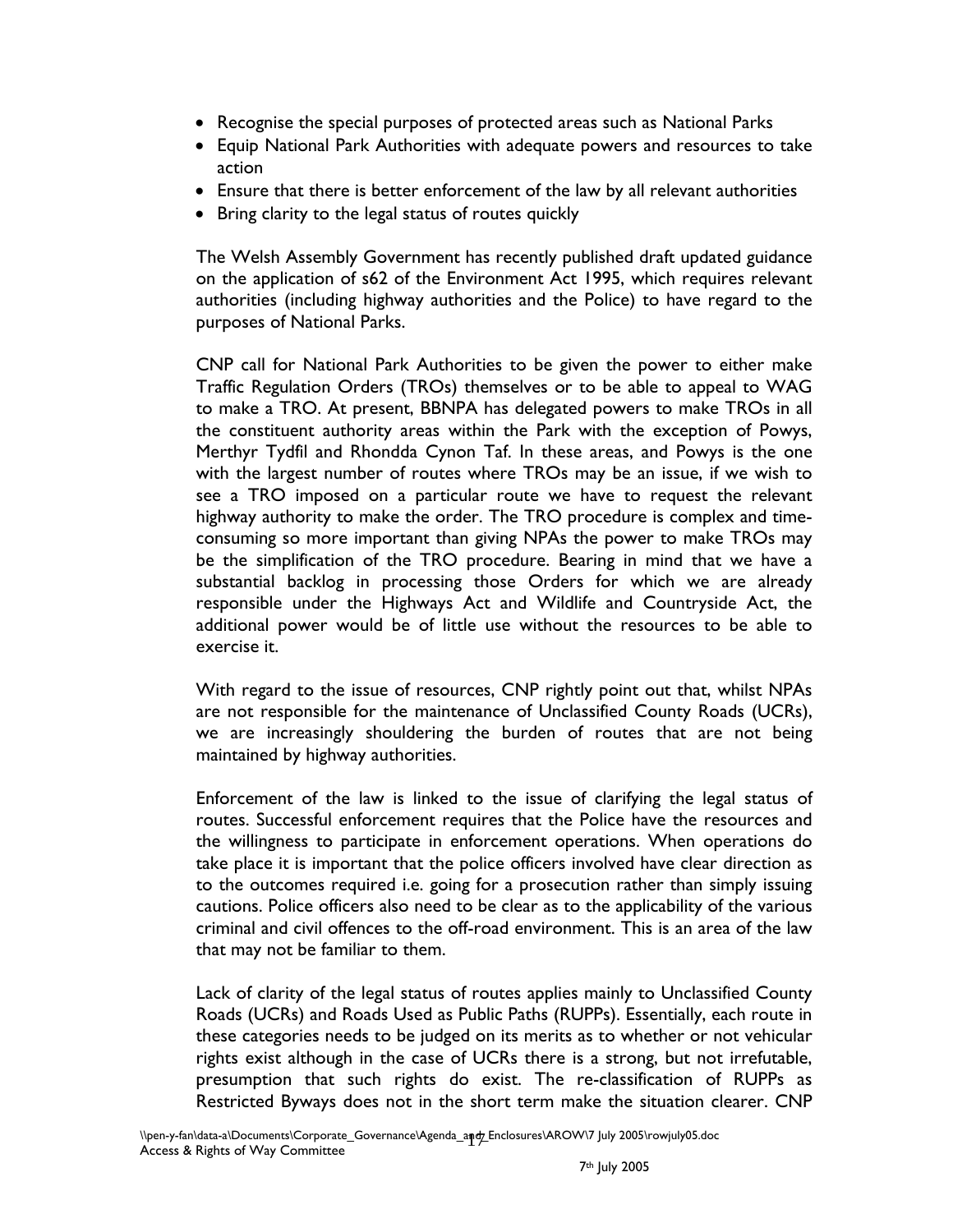call for the introduction of a "suitability test" when vehicular rights are claimed, which would allow factors such as environmental impact and noise to be taken into consideration. At present the lack of clarity means that it is not possible to give definite information to prospective users, who wish to remain within the law, regarding routes that they can legally use.

### **QUESTIONS**

- **Is more national policy guidance required or is the existing framework sufficient?**
- **Should NPAs be given the power to make TROs? Should the TRO procedure be simplified?**
- **Do the Police allocate sufficient resources to enforcement? Is this issue taken sufficiently seriously by Police commanders?**
- **How can the legal status of UCRs and RUPPs be clarified? Should there be a "suitability test" where vehicular rights are claimed?**

Members are asked to raise any other issues in relation to this document.

- *a) Financial, Staffing and Improvement Implications: See comments in the report regarding resourcing issues*
- *b) Equality Issues: It has been argued that off-road driving provides access to the countryside for people who are not able to gain access in other ways*
- *c) Sustainability Appraisal: The commitment of resources to repairing damage caused by vehicles is not sustainable*
- *d) Human Rights: No implications*
- *e) Background Papers: CNP paper: "Off Road or Off Limits?" at Annex 11.*

*Recommendation: That the Access & Rights of Way Committee respond to the issues raised in the CNP document.* 

## **9.0 OTHER BUSINESS**

 Such other business as is, in the opinion of the Chairman, of such urgency as to warrant consideration.